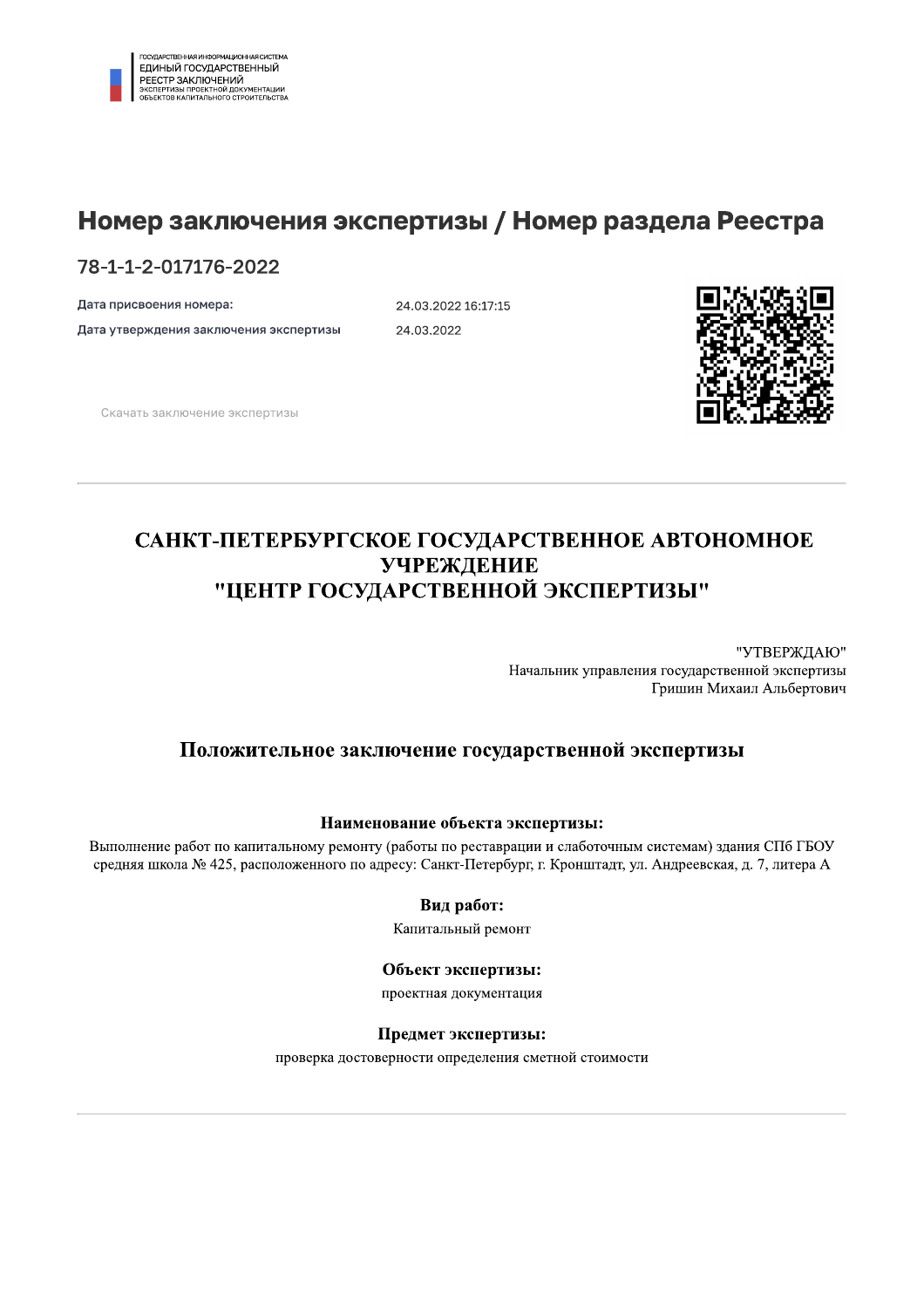#### 1.1. Сведения об организации по проведению экспертизы

Наименование: САНКТ-ПЕТЕРБУРГСКОЕ ГОСУДАРСТВЕННОЕ АВТОНОМНОЕ УЧРЕЖДЕНИЕ "ЦЕНТР ГОСУДАРСТВЕННОЙ ЭКСПЕРТИЗЫ" ОГРН: 1099847004135 ИНН: 7840422787 КПП: 784001001 Адрес электронной почты: info@exp.gne.gov.spb.ru Место нахождения и адрес: Санкт-Петербург, УЛ. ЗОДЧЕГО РОССИ, Д. 1/3

#### 1.2. Сведения о заявителе

Наименование: ОБЩЕСТВО С ОГРАНИЧЕННОЙ ОТВЕТСТВЕННОСТЬЮ "МИДАС" ОГРН: 1037828046222 ИНН: 7813184156 КПП: 781001001 Место нахождения и адрес: Санкт-Петербург, УЛ. ТАШКЕНТСКАЯ, Д. 1, ЛИТ. А, ПОМ. 16Н

#### 1.3. Основания для проведения экспертизы

1. Заявление на проведение государственной экспертизы от 02.03.2022 № 47889525, ООО "Мидас".

2. Договор на проведение государственной экспертизы от 02.03.2022 № 96, СПб ГАУ "Центр государственной экспертизы".

#### 1.4. Сведения о составе документов, представленных для проведения экспертизы

1. Доверенность от 02.03.2022 № 077ГЗ, ГБОУ школа № 425 Кронштадтского района Санкт-Петербурга.

2. Задание на проведение работ по сохранению объекта культурного наследия, включённого в единый государственный реестр объектов культурного наследия (памятников истории и культуры) народов Российской Федерации, или выявленного объекта культурного наследия от 14.09.2016 № 2-16312, Комитет по государственному контролю, использованию и охране памятников истории и культуры.

3. ООО "Мидас". Выписка из реестра членов саморегулируемой организации от 14.02.2022 № 17, Ассоциация "Объединение проектировщиков "ПроектСити".

4. Акт осмотра технического состояния объекта культурного наследия (памятника истории и культуры) от 29.10.2021 № б/н, ГБОУ школа № 425 Кронштадтского района Санкт-Петербурга.

5. Письмо о невключении в сволный сметный расчёт стоимости строительства затрат на проектные и изыскательские работы от 01.03.2022 № 75ГЗ, ГБОУ школа № 425 Кронштадтского района Санкт-Петербурга.

6. Накладная от 21.11.2021 № 2, ООО "Мидас".

7. Проектная документация (4 документ(ов) - 51 файл(ов))

#### II. Сведения, содержащиеся в документах, представленных для проведения экспертизы проектной документации

#### 2.1. Сведения об объекте капитального строительства, применительно к которому подготовлена проектная документация

#### 2.1.1. Сведения о наименовании объекта капитального строительства, его почтовый (строительный) адрес или местоположение

Наименование объекта капитального строительства: Здание СПб ГБОУ средняя школа № 425. Почтовый (строительный) адрес (местоположение) объекта капитального строительства: Санкт-Петербург, Г. КРОНШТАДТ, УЛ. АНДРЕЕВСКАЯ, Д. 7, ЛИТЕРА А.

#### 2.1.2. Сведения о функциональном назначении объекта капитального строительства

#### Функциональное назначение:

Учебно-образовательные объекты.

#### 2.1.3. Сведения о технико-экономических показателях объекта капитального строительства

| теля<br>.<br>-новяни<br>00<br>יי<br>,,,,,<br>. . |      | н и |
|--------------------------------------------------|------|-----|
| $\sim$ $\sim$<br>'ош.<br>∙дания<br>плошаль       | KB.M | 100 |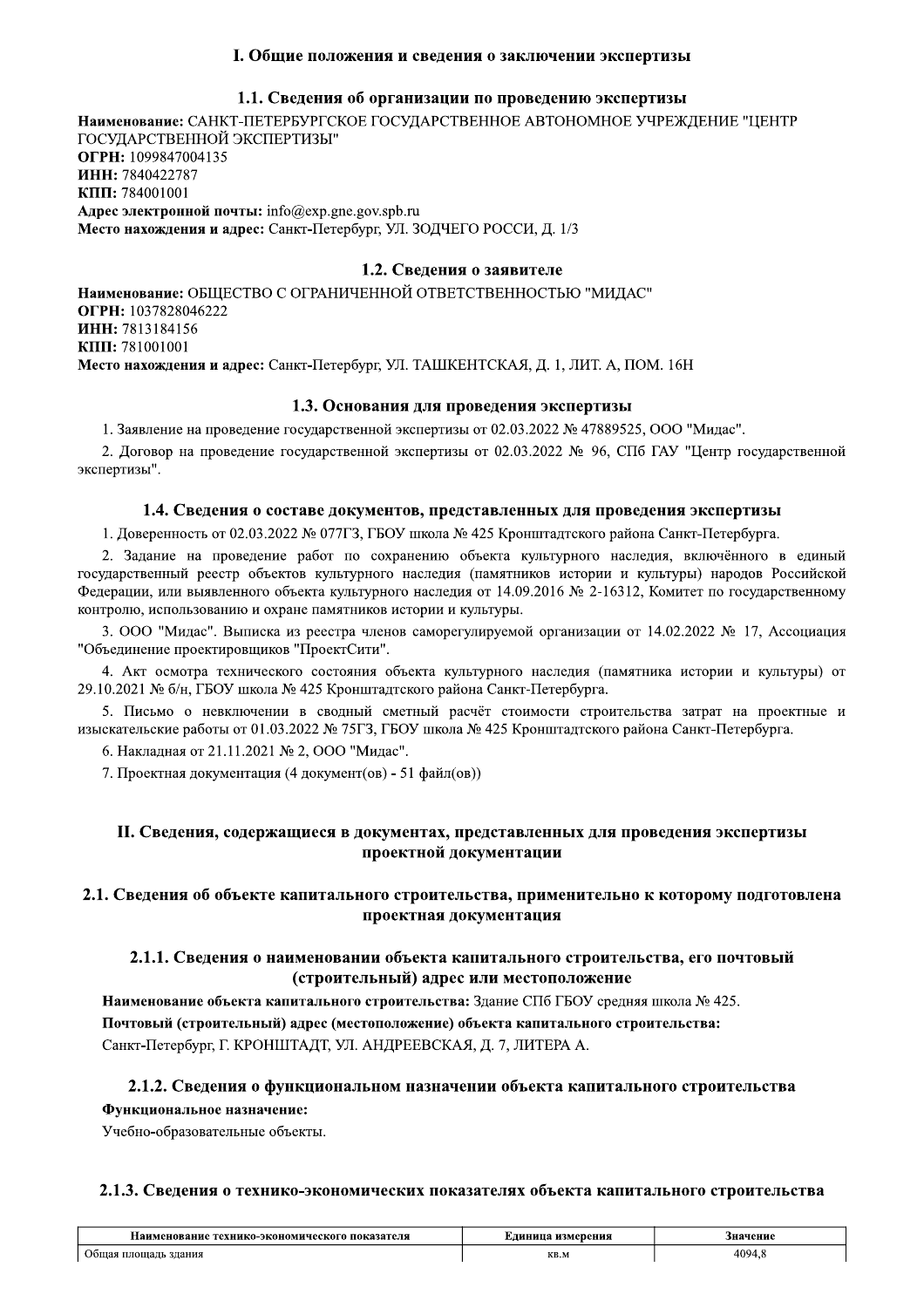| Площадь застройки                                                                      | KB.M      | 1563,6   |
|----------------------------------------------------------------------------------------|-----------|----------|
| Площадь земельного участка                                                             | KB.M      | 3462,0   |
| Строительный объём                                                                     | куб.м     | 22600,0  |
| Количество этажей                                                                      | этаж      | 3        |
| Сметная стоимость в базисном уровне цен 2001 г. (без НДС), Всего                       | тыс. руб. | 7666,41  |
| Сметная стоимость в базисном уровне цен 2001 г. (без НДС), СМР                         | тыс. руб. | 6721,66  |
| Сметная стоимость в базисном уровне цен 2001 г. (без НДС),<br>Оборудование             | тыс. руб. | 787.95   |
| Сметная стоимость в базисном уровне цен 2001 г. (без НДС), Прочие<br>затраты           | тыс. руб. | 156,80   |
| Сметная стоимость в текущем уровне цен на октябрь 2021 г. (с НДС),<br>Всего            | тыс. руб. | 98426,01 |
| Сметная стоимость в текущем уровне цен на октябрь 2021 г. (без НДС),<br><b>CMP</b>     | тыс. руб. | 84377,14 |
| Сметная стоимость в текущем уровне цен на октябрь 2021 г. (без НДС),<br>Оборудование   | тыс. руб. | 3939,76  |
| Сметная стоимость в текущем уровне цен на октябрь 2021 г. (без НДС),<br>Прочие затраты | тыс. руб. | 1730,84  |
| Сметная стоимость в текущем уровне цен на октябрь 2021 г., НДС                         | тыс. руб. | 8378.27  |

#### 2.2. Сведения о зданиях (сооружениях), входящих в состав сложного объекта, применительно к **КОТОРОМУ ПОДГОТОВЛЕНА ПРОЕКТНАЯ ДОКУМЕНТАЦИЯ**

#### 2.3. Сведения об источнике (источниках) и размере финансирования строительства, реконструкции, капитального ремонта, сноса объекта капитального строительства

| Сметная стоимость в текущем уровне цен на октябрь 2021 г., НДС                                                  | тыс. руб.                                                                       | 8378,27                |
|-----------------------------------------------------------------------------------------------------------------|---------------------------------------------------------------------------------|------------------------|
|                                                                                                                 |                                                                                 |                        |
| 2.2. Сведения о зданиях (сооружениях), входящих в состав сложного объекта, применительно к                      |                                                                                 |                        |
|                                                                                                                 |                                                                                 |                        |
|                                                                                                                 | которому подготовлена проектная документация                                    |                        |
| Проектная документация не предусматривает строительство, реконструкцию, капитальный ремонт сложного<br>объекта. |                                                                                 |                        |
|                                                                                                                 |                                                                                 |                        |
|                                                                                                                 | 2.3. Сведения об источнике (источниках) и размере финансирования строительства, |                        |
|                                                                                                                 |                                                                                 |                        |
|                                                                                                                 |                                                                                 |                        |
| реконструкции, капитального ремонта, сноса объекта капитального строительства                                   |                                                                                 |                        |
|                                                                                                                 |                                                                                 |                        |
| Источник финансирования                                                                                         | Наименование уровня бюджета/ Сведения о<br>юридическом лице (владельце средств) | Доля финансирования, % |

## 2.4. Сведения о природных и техногенных условиях территории, на которой планируется осуществлять строительство, реконструкцию, капитальный ремонт объекта капитального строительства Ведженые средены<br>
2.4. Сведения о природных и техноге<br>
осуществлять строительство, реконст<br>
Климатический район, подрайон: IIB<br>
Геологический район, подрайон: IIB<br>
Геологические условия: II<br>
Сейсмическая активность (балло осуществлять с прительство,<br>
симперительство,<br>
Климатический район, подрайон: IIE<br>
Геологические условия: II<br>
Ветровой район: II<br>
Снеговой район: III<br>
Сейсмическая активность (баллов): :<br>
К опасным геологическим и ини<br>
мо

Климатический район, подрайон: IIB

I еологические услов

ровои раион: П

Снеговои раион

ивность (оаллов): 5

к опасным геологическим и инженерно-геологическим процессам относятся: подтопление территории и морозная пучинистость грунтов в слое сезонного пром

# ЛЬСТВА<br>КИМ Процессам относятся: подтопление терния.<br>**ИНИМАТЕЛЯХ И (ИЛИ) ЮРИДИЧЕСКИХ ЛИЦ?**<br>СТВЕННОСТЬЮ "МИДАС" ства<br>
и процессам относятся: подтопление терри<br>
.<br> **имателях и (или) юридических лицах,**<br>
ую д**окументацию**<br>ВЕННОСТЬЮ "МИДАС"

Климатический район, подр<br>
Геологические условия: II<br>
Ветровой район: II<br>
Снеговой район: III<br>
Сейсмическая активность ((<br>
К опасным геологическим<br>
морозная пучинистость грунтов<br>
2.5. Сведения об и<br>
Генеральный проектиров " 45. Климатический район, подрайон: IIB<br>
Геологические условия: II<br>
Ветровой район: III<br>
Сейсмическая активность (баллов): 5<br>
К опасным геологическим и инженерно-геологическим процессам относятся: подтопление террито<br>
мо KIII: 781001001 **Место нахождения и адрес:** Санкт-Петербург, УЛ. ТАШКЕНТСКАЯ, Д. I, ЛИТ. A, ПОМ. 16Н

#### 2.6. Сведения о задании застройщика (технического заказчика) на разработку проектной документации

1. Задание на проведение раоот по сохранению ооъекта культурного наследия, включенного в единыи АЯ, Д. 1, ЛИТ. А, ПОМ. 16Н<br>**v** з**аказчика) на разработку проектной**<br>**и**<br>культурного наследия, включённого в ед<br>ников истории и культуры) народов Россий<br>.09.2016 № 2-16312, Комитет по государствены. государственныи реестр объектов культурного наследия (памятников истории и культуры) народов Россиискои т-Петербург, УЛ. ТАШКЕНТСКАЯ, Д. 1, ЛИТ. А, ПОМ<br>**застройщика (технического заказчика) на ра**<br>д**окументации**<br>работ по сохранению объекта культурного наслед<br>в культурного наследия (памятников истории и ку<br>кта культурного н Место нахождения и адрес: Санкт-Петерб<br>2.6. Сведения о задании застрой<br>1. Задание на проведение работ по<br>государственный реестр объектов культу<br>Федерации, или выявленного объекта куль<br>контролю, использованию и охране памя го объекта культурного наследия от 14.09.2016 № 2-16312, Комитет по государственному Петербург, УЛ. ТАШКЕНТСКАЯ, Д. 1, ЛИТ. А<br> **астройщика (технического заказчика)** в документации<br>
бот по сохранению объекта культурного н<br>
культурного наследия (памятников истории<br>
та культурного наследия от 14.09.2016 № 2 контролю, использованию и охране памятников истории и культуры. ения о задании застройщика (техничес:<br>документа<br>документа<br>и проведение работ по сохранению объек<br>и рестр объектов культурного наследия (па<br>выявленного объекта культурного наследия от<br>ньзованию и охране памятников истории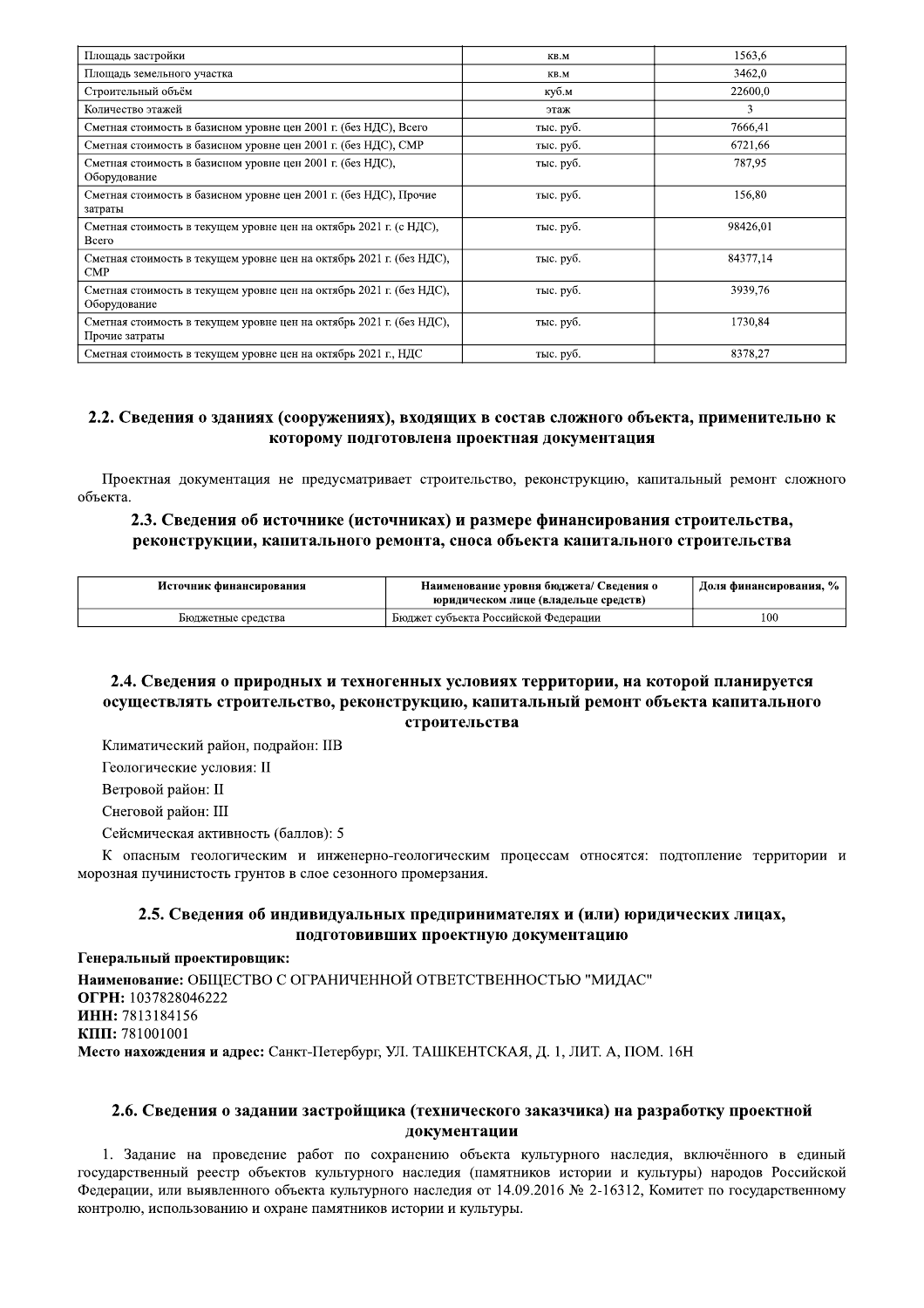#### 2.7. Кадастровый номер земельного участка (земельных участков), в пределах которого (которых) расположен или планируется расположение объекта капитального строительства, не являющегося линейным объектом

Сведения отсутствуют.

#### 2.8. Сведения о застройщике (техническом заказчике), обеспечившем подготовку проектной документации

#### Застройщик:

Наименование: ГОСУДАРСТВЕННОЕ БЮДЖЕТНОЕ ОБЩЕОБРАЗОВАТЕЛЬНОЕ УЧРЕЖДЕНИЕ СРЕДНЯЯ ОБЩЕОБРАЗОВАТЕЛЬНАЯ ШКОЛА № 425 ИМЕНИ АКАДЕМИКА П.Л. КАПИЦЫ КРОНШТАДТСКОГО РАЙОНА САНКТ-ПЕТЕРБУРГА ОГРН: 1027808867350 ИНН: 7818010925 КПП: 784301001 Место нахождения и адрес: Санкт-Петербург, Г. КРОНШТАДТ, УЛ. АНДРЕЕВСКАЯ, Д. 7, ЛИТ. А

#### III. Описание рассмотренной документации (материалов)

#### 3.1. Описание технической части проектной документации

#### 3.1.1. Состав проектной документации (с учетом изменений, внесенных в ходе проведения экспертизы)

| N <sub>2</sub><br>п/п | Имя файла                                                                                                                           | Формат<br>(тип)<br>файла | Контрольная<br>сумма | Примечание                               |
|-----------------------|-------------------------------------------------------------------------------------------------------------------------------------|--------------------------|----------------------|------------------------------------------|
|                       | Смета на строительство объектов капитального строительства                                                                          |                          |                      |                                          |
| $\mathbf{1}$          | Титулы.pdf                                                                                                                          | pdf                      | f23bdd09             | ССР и ПЗ (Сводный сметный расчёт         |
|                       | 676FE7005BAEC3AF45B0D1C7764DA012_Титулы.pdf.sig                                                                                     | sig                      | f754b3f4             | стоимости строительства, пояснительная   |
|                       | Раздел ПД №11 часть 2 ССРСС. xlsx                                                                                                   | xlsx                     | 0053973e             | записка к сметной документации)          |
|                       | 676FE7005BAEC3AF45B0D1C7764DA012_Раздел ПД №11<br>часть 2 CCPCC.xlsx.sig                                                            | sig                      | 8373be37             |                                          |
|                       | Раздел ПД №11 часть 2_ССРСС_БЦ. xlsx                                                                                                | xlsx                     | 87672246             |                                          |
|                       | 676FE7005BAEC3AF45B0D1C7764DA012 Раздел ПД №11<br>часть 2_CCPCC_БЦ.xlsx.sig                                                         | sig                      | 060264a0             |                                          |
|                       | Пояснительная записка.pdf                                                                                                           | pdf                      | 83cea2e3             |                                          |
|                       | 676FE7005BAEC3AF45B0D1C7764DA012_Пояснительная<br>записка.pdf.sig                                                                   | $\it sig$                | e775ad4a             |                                          |
|                       | ИУЛ.pdf                                                                                                                             | pdf                      | fc798ac7             |                                          |
|                       |                                                                                                                                     | sig                      | 9b50a951             |                                          |
| $\overline{c}$        | Раздел ПД№11_ЛСР_02-01-02_Часофикация.xls                                                                                           | xls                      | 6c15f2bf             | ОСР и ЛСР (Объектные сметы, локальные    |
|                       | Раздел ПД№11_ЛСР_02-01-02_Часофикация.xls.sig                                                                                       | sig                      | 84aa7692             | сметы, сметные расчеты на отдельные виды |
|                       | 676FE7005BAEC3AF45B0D1C7764DA012 Раздел<br>ПД№11 ЛСР 02-01-02 Часофикация.xls.sig                                                   | sig                      | 8d44e43d             | затрат)                                  |
|                       | Раздел ПД№11 ЛСР 02-01-01 1 конструкции<br>строительные в здании ОКН и пристройки к OKH.xls                                         | xls                      | 92990604             |                                          |
|                       | 676FE7005BAEC3AF45B0D1C7764DA012 Раздел<br>ПД№11_ЛСР_02-01-01_1_конструкции строительные в<br>здании ОКН и пристройки к OKH.xls.sig | sig                      | 503758c6             |                                          |
|                       | Раздел ПД№11 ЛСР 02-01-03; Система охранного<br>видеонаблюдения.xls                                                                 | xls                      | d4ca0116             |                                          |
|                       | 676FE7005BAEC3AF45B0D1C7764DA012_Раздел<br>ПД№11_ЛСР_02-01-03; Система охранного<br>видеонаблюдения.xls.sig                         | sig                      | 706ec71f             |                                          |
|                       | Раздел ПД№11_ ЛСР_02-01-05_Структурированная<br>кабельная система.xls                                                               | xls                      | 5c4bfa99             |                                          |
|                       | 676FE7005BAEC3AF45B0D1C7764DA012_Раздел ПД№11_<br>ЛСР 02-01-05 Структурированная кабельная<br>cucmema.xls.sig                       | sig                      | bf5a41b              |                                          |
|                       | Раздел ПД №11_ЛСР_02-01-04_Система контроля<br>управления доступом.xls                                                              | xls                      | a291d955             |                                          |
|                       | 676FE7005BAEC3AF45B0D1C7764DA012_Раздел ПД<br>№11 ЛСР 02-01-04 Система контроля управления<br>доступом.xls.sig                      | sig                      | 4526ac54             |                                          |
|                       | Раздел ПД№11 ЛСР 02-01-14 Инженерное<br>оборудование.xls                                                                            | xls                      | 6d23196f             |                                          |
|                       | 676FE7005BAEC3AF45B0D1C7764DA012 Раздел                                                                                             | sig                      | bc2c88e0             |                                          |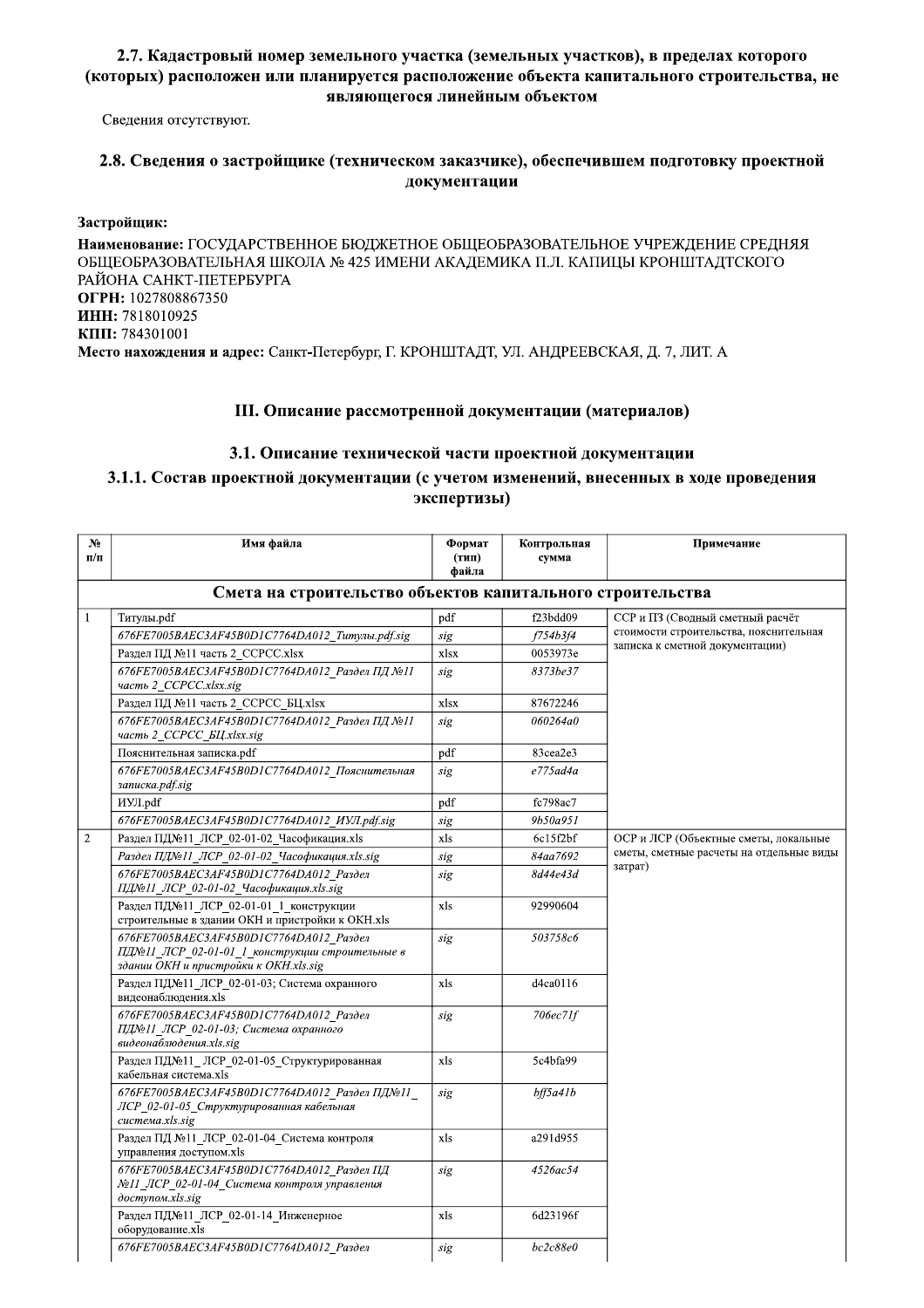| ПД№11 ЛСР 02-01-14 Инженерное оборудование.xls.sig                                                                                  |      |            |
|-------------------------------------------------------------------------------------------------------------------------------------|------|------------|
| Раздел ПД№11 ЛСР 02-01-06 Система автоматической<br>установки пожарной сигнализации.xls                                             | xls  | d73cdef6   |
| 676FE7005BAEC3AF45B0D1C7764DA012 Раздел<br>ПД№11 ЛСР 02-01-06 Система автоматической<br>установки пожарной сигнализации.xls.sig     | sig  | 31637cab   |
| Раздел ПД№11 ЛСР 02-01-07 Система охранной<br>сигнализации.xls                                                                      | xls  | 374d4ad2   |
| 676FE7005BAEC3AF45B0D1C7764DA012 Раздел<br>ПД№11 ЛСР 02-01-07 Система охранной                                                      | sig  | 78e804ee   |
| сигнализации.xls.sig<br>Раздел ПД№11 ЛСР 02-01-08 СКТС к РАСЦО.xls                                                                  | xls  | e8fab00b   |
| 676FE7005BAEC3AF45B0D1C7764DA012 Раздел                                                                                             | sig  | 913d17e0   |
| ПД№11 ЛСР 02-01-08 СКТС к PACЦO.xls.sig                                                                                             |      |            |
| Раздел ПД№11 ЛСР 02-01-10 Окна пристройка.xls                                                                                       | xls  | 459819c8   |
| 676FE7005BAEC3AF45B0D1C7764DA012 Раздел<br>ПД№11_ЛСР_02-01-10_Окна пристройка.xls.sig                                               | sig  | c07ec31b   |
| Раздел ПД№11 ЛСР 06-01-01 Наружные сети<br>канализации.xls                                                                          | xls  | 3cb2af1e   |
| 676FE7005BAEC3AF45B0D1C7764DA012 Раздел<br>ПД№11 ЛСР 06-01-01 Наружные сети канализации.xls.sig                                     | sig  | b8d93c12   |
| Раздел ПД№11 ЛСР 09-01-01 ПНР системы<br>электроснабжения.xls                                                                       | xls  | f34b9d7d   |
| 676FE7005BAEC3AF45B0D1C7764DA012 Раздел<br>ПД№11 ЛСР 09-01-01 ПНР системы                                                           | sig  | 56aa10dd   |
| электроснабжения.xls.sig<br>Раздел ПД№11 ЛСР 02-01-12 Сопутствующие работы по                                                       | xls  | 63d7b807   |
| ремонту фасада в здании OKH.xls<br>676FE7005BAEC3AF45B0D1C7764DA012 Раздел                                                          | sig  | da706b73   |
| ПД№11 ЛСР 02-01-12 Сопутствующие работы по<br>ремонту фасада в здании OKH.xls.sig                                                   |      |            |
| Раздел ПД№11_ЛСР_02-01-13_Реставрационные работы<br>парадной лестницы.xlsx                                                          | xlsx | 5be8a13f   |
| 676FE7005BAEC3AF45B0D1C7764DA012 Раздел<br>ПД№11 ЛСР 02-01-13 Реставрационные работы                                                | sig  | 348fb16f   |
| парадной лестницы.xlsx.sig<br>Раздел ПД№11_ЛСР_02-01-09_Индивидуальный тепловой<br>пункт.xls                                        | xls  | 1d8486fc   |
| 676FE7005BAEC3AF45B0D1C7764DA012 Раздел<br>ПД№11 ЛСР 02-01-09 Индивидуальный тепловой<br>nyнкm.xls.sig                              | sig  | 447f2df3   |
| Раздел ПД№11 ЛСР 02-01-11 Фасады. Реставрация.xlsx                                                                                  | xlsx | 81ce623c   |
| 676FE7005BAEC3AF45B0D1C7764DA012 Раздел<br>ПД№11 ЛСР 02-01-11 Фасады. Реставрация.xlsx.sig                                          | sig  | 79190a35   |
| Раздел ПД№11_ЛСР_09-01-04_ПНР системы контроля<br>управления доступом.xls                                                           | xls  | 51ba73f0   |
| 676FE7005BAEC3AF45B0D1C7764DA012 Раздел<br>ПД№11 ЛСР_09-01-04_ПНР системы контроля управления<br>доступом.xls.sig                   | sig  | d2d4530a   |
| Раздел ПД№11 ЛСР 09-01-02 ПНР системы<br>вентиляции.xls                                                                             | xls  | 7aca5cce   |
| 676FE7005BAEC3AF45B0D1C7764DA012 Раздел<br>ПД№11_ЛСР_09-01-02_ПНР системы вентиляции.xls.sig                                        | sig  | c5861286   |
| Раздел ПД№11 ЛСР 09-01-07 ПНР системы охранной<br>сигнализации.xls                                                                  | xls  | 2b9ee990   |
| 676FE7005BAEC3AF45B0D1C7764DA012 Раздел<br>ПД№11 ЛСР 09-01-07 ПНР системы охранной                                                  | sig  | 893080d0   |
| сигнализации.xls.sig<br>Раздел ПД №11 ОСР 09-01.xlsx                                                                                | xlsx | $20ba5af2$ |
| 676FE7005BAEC3AF45B0D1C7764DA012 Раздел ПД<br>Noll OCP 09-01.xlsx.sig                                                               | sig  | 55e2e746   |
| Раздел ПД№11 ЛСР 09-01-03 ПНР ИТП.xls                                                                                               | xls  | 6cbdd474   |
| 676FE7005BAEC3AF45B0D1C7764DA012 Раздел<br>ПД№11_ЛСР_09-01-03_ПНР ИТП.xls.sig                                                       | sig  | 3c0f37d4   |
| Раздел ПД№11 ЛСР 09-01-06 ПНР системы<br>автоматической установки пожарной сигнализации.xls                                         | xls  | e3636dc6   |
| 676FE7005BAEC3AF45B0D1C7764DA012 Раздел<br>ПД№11 ЛСР 09-01-06 ПНР системы автоматической<br>установки пожарной сигнализации.xls.sig | sig  | f4b50bbe   |
| Раздел ПД№11 ЛСР 09-01-08 ПНР специализированного<br>комплекса технических средств оповещения объе~2.xls                            | xls  | 6cdce71a   |
| 676FE7005BAEC3AF45B0D1C7764DA012 Раздел<br>ПД№11 ЛСР 09-01-08 ПНР специализированного                                               | sig  | a07a3ed6   |
| комплекса технических средств оповещения объе~2.xls.sig<br>Раздел ПД №11 СР№1 УО.xlsx                                               | xlsx | 398529d4   |
| 676FE7005BAEC3AF45B0D1C7764DA012 Раздел ПД                                                                                          | sig  | 2f4b1170   |
| No11 CPNo1 VO.xlsx.sig                                                                                                              |      |            |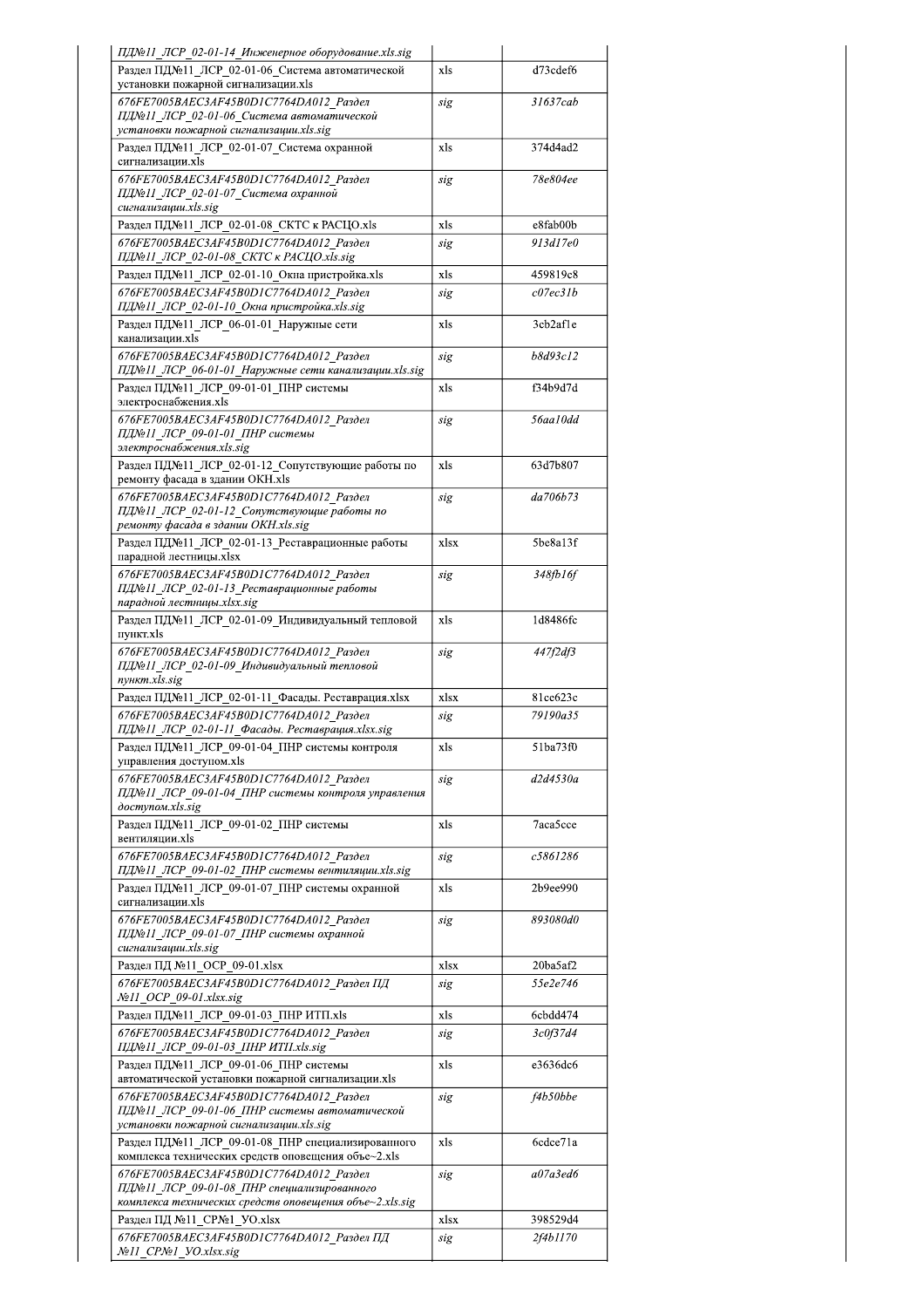|                | Раздел ПД№11 ЛСР 09-01-05 ПНР структурированной<br>кабельной сети.xls                                         | xls  | 2c9f2ddd |                         |
|----------------|---------------------------------------------------------------------------------------------------------------|------|----------|-------------------------|
|                | 676FE7005BAEC3AF45B0D1C7764DA012_Раздел<br>ПД№11 ЛСР 09-01-05 ПНР структурированной кабельной<br>cemu.xls.sig | sig  | 723db5a2 |                         |
|                | Раздел ПД №11 ОСР 09-01 БЦ.хlsx                                                                               | xlsx | 511ad2c7 |                         |
|                | 676FE7005BAEC3AF45B0D1C7764DA012_Раздел ПД<br>No11_OCP_09-01_ELL.xlsx.sig                                     | sig  | 92e90e01 |                         |
|                | Раздел ПД №11 ОСР 02-01.xlsx                                                                                  | xlsx | 7779a2b9 |                         |
|                | 676FE7005BAEC3AF45B0D1C7764DA012 Раздел ПД<br>No11_OCP_02-01.xlsx.sig                                         | sig  | 15e937f8 |                         |
|                | Раздел ПД №11 ОСР 02-01 БЦ.хlsx                                                                               | xlsx | 56e9bab3 |                         |
|                | 676FE7005BAEC3AF45B0D1C7764DA012 Раздел ПД<br>No11_OCP_02-01_ELLxlsx.sig                                      | sig  | bb872263 |                         |
|                | $M$ $M$ .pdf                                                                                                  | pdf  | 539619d5 |                         |
|                | 676FE7005BAEC3AF45B0D1C7764DA012_HVJI.pdf.sig                                                                 | sig  | 302986d7 |                         |
| 3              | ПЛ 02-01-03 COT.pdf                                                                                           | pdf  | 9417f39e | ПЛ (Прайс-листы)        |
|                | IIJI 02-01-03 COT.pdf.sig                                                                                     | sig  | 615b7139 |                         |
|                | ПЛ 02-01-05 CKC.pdf                                                                                           | pdf  | 74975cea |                         |
|                | IIJI 02-01-05 CKC.pdf.sig                                                                                     | sig  | dfd64904 |                         |
|                | ПЛ 02-01-06,07.pdf                                                                                            | pdf  | d36dc526 |                         |
|                | IIJI 02-01-06,07.pdf.sig                                                                                      | sig  | 0ae94572 |                         |
|                | ПЛ 02-01-08.pdf                                                                                               | pdf  | 9ab4758f |                         |
|                | $\overline{I}J\overline{I}$ 02-01-08.pdf.sig                                                                  | sig  | 1f337931 |                         |
|                | ПЛ 02-01-09 ИТП.pdf                                                                                           | pdf  | 592a12db |                         |
|                | TIJI_02-01-09_HTII.pdf.sig                                                                                    | sig  | 74447374 |                         |
|                | ПЛ 02-01-14.pdf                                                                                               | pdf  | 4c55d1b4 |                         |
|                | IIJI 02-01-14.pdf.sig                                                                                         | sig  | 2faa1d97 |                         |
|                | $\Pi$ $\Pi$ 06-01-01.pdf                                                                                      | pdf  | a81d326e |                         |
|                | $\overline{I}J\overline{I}$ 06-01-01.pdf.sig                                                                  | sig  | 43dbcb84 |                         |
|                | прайсы фасад.pdf                                                                                              | pdf  | 0053a880 |                         |
|                | прайсы фасад.pdf.sig                                                                                          | sig  | e0e5c524 |                         |
|                | КА общий.pdf                                                                                                  | pdf  | 0141a998 |                         |
|                | 676FE7005BAEC3AF45B0D1C7764DA012 KA oбщий.pdf.sig                                                             | sig  | b46c942b |                         |
|                | ПЛ 02-01-04 СКУД.pdf                                                                                          | pdf  | eb784dd3 |                         |
|                | 676FE7005BAEC3AF45B0D1C7764DA012 ПЛ 02-01-<br>04 CKV/L.pdf.sig                                                | sig  | fab35bc2 |                         |
| $\overline{4}$ | Раздел ПД№11 ДВ 02-01-13.pdf                                                                                  | pdf  | f4c11fbf | Ведомости объёмов работ |
|                | 676FE7005BAEC3AF45B0D1C7764DA012 Раздел<br>ПД№11 ДВ 02-01-13.pdf.sig                                          | sig  | 8dbfcca2 |                         |
|                | Раздел ПД№11_ВОР_02-01-13.pdf                                                                                 | pdf  | 730c7199 |                         |
|                | 676FE7005BAEC3AF45B0D1C7764DA012 Раздел<br>ПД№11_BOP_02-01-13.pdf.sig                                         | sig  | 19e9f0c8 |                         |
|                | Раздел ПД№11_BOP.pdf                                                                                          | pdf  | 5cb6453a |                         |
|                | 676FE7005BAEC3AF45B0D1C7764DA012 Раздел<br>ПД№11 BOP.pdf.sig                                                  | sig  | 51ea2d97 |                         |
|                | Раздел ПД№11 ВОР 02-01-11.pdf                                                                                 | pdf  | 686cfff1 |                         |
|                | 676FE7005BAEC3AF45B0D1C7764DA012 Pasden<br>ПД№11_BOP_02-01-11.pdf.sig                                         | sig  | d5ecf4d3 |                         |
|                | Раздел ПД№11 ДВ 02-01-11.pdf                                                                                  | pdf  | 0f5674c3 |                         |
|                | 676FE7005BAEC3AF45B0D1C7764DA012_Раздел<br>ПД№11_ДВ_02-01-11.pdf.sig                                          | sig  | a303e12a |                         |
|                | Раздел ПД№11 Дефектная ведомость.pdf                                                                          | pdf  | laae238e |                         |
|                | 676FE7005BAEC3AF45B0D1C7764DA012 Раздел<br>ПД№11 Дефектная ведомость.pdf.sig                                  | sig  | b5f3a4dc |                         |
|                | Письмо Косовой по допрасходам.pdf                                                                             | pdf  | 244e04ff |                         |
|                | 676FE7005BAEC3AF45B0D1C7764DA012_Письмо Косовой<br>no допрасходам.pdf.sig                                     | sig  | 3745с6е6 |                         |

3.2. Описание сметы на строительство (реконструкцию, капитальный ремонт, снос) объектов капитального строительства, проведение работ по сохранению объектов культурного наследия (памятников истории и культуры) народов Российской Федерации

3.2.1. Сведения о сметной стоимости строительства, реконструкции, капитального ремонта, сноса объекта капитального строительства, работ по сохранению объектов культурного наследия (памятников истории и культуры) народов Российской Федерации на дату представления сметной документации для проведения проверки достоверности определения сметной стоимости и на дату утверждения заключения экспертизы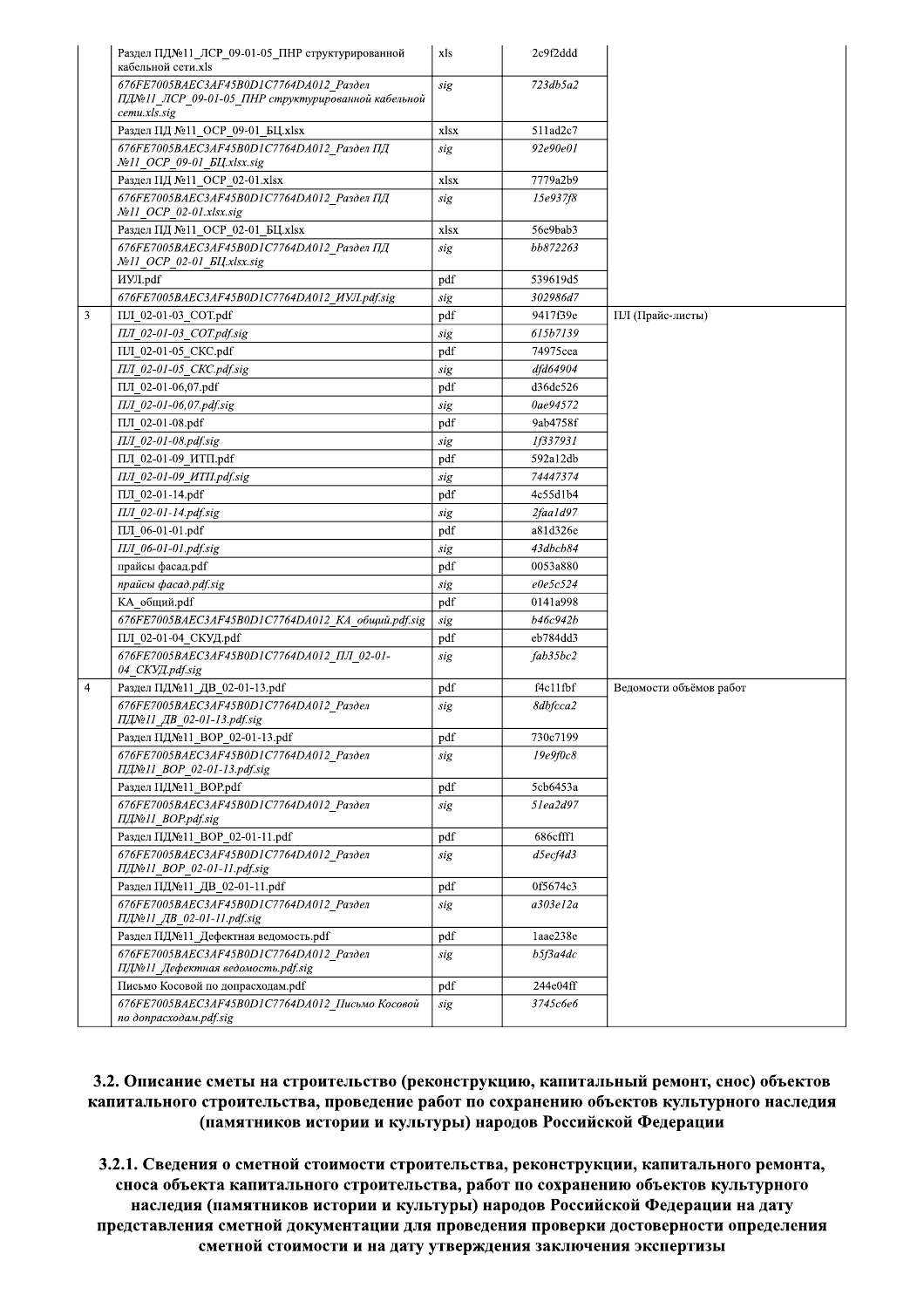| Структура затрат                           | Сметная стоимость, тыс. рублей                      |                                                    |                   |
|--------------------------------------------|-----------------------------------------------------|----------------------------------------------------|-------------------|
|                                            | на дату<br>представления<br>сметной<br>документации | на дату<br>утверждения<br>заключения<br>экспертизы | изменение $(+/-)$ |
|                                            | В базисном уровне цен, тыс. рублей                  |                                                    |                   |
| Всего                                      | 9504.41                                             | 7666.41                                            | $-1838.00$        |
| в том числе:                               |                                                     |                                                    |                   |
| - строительно-монтажные работы             | 8003.00                                             | 6721.66                                            | $-1281.34$        |
| - оборудование                             | 868.43                                              | 787.95                                             | $-80.48$          |
| - прочие затраты,                          | 632.98                                              | 156.80                                             | $-476.18$         |
| в том числе проектно-изыскательские работы | 0.00                                                | 0.00                                               | 0.00              |
| Возвратные суммы                           | Не требуется                                        | Не требуется                                       | Не требуется      |
|                                            | В текущем уровне цен, тыс. рублей (с НДС)           |                                                    |                   |
| Всего                                      | 121328.18                                           | 98426.01                                           | $-22902.17$       |
| в том числе:                               |                                                     |                                                    |                   |
| строительно-монтажные работы (без НДС)     | 100461.68                                           | 84377.14                                           | $-16084.54$       |
| оборудование (без НДС)                     | 4342.10                                             | 3939.76                                            | $-402.34$         |
| - прочие затраты (без НДС),                | 7338.78                                             | 1730.84                                            | $-5607.94$        |
| в том числе проектно-изыскательские работы | 0.00                                                | 0.00                                               | 0.00              |
| - налог на добавленную стоимость           | 9185.62                                             | 8378.27                                            | $-807.35$         |
| Возвратные суммы                           | Не требуется                                        | Не требуется                                       | Не требуется      |

#### формация оо использованных сметных нормативах

Сметная документация составлена базисно-индексным методом определения стоимости строительства, в соответствии с действующим законодательством Российской Федерации, на основе методических и нормативных<br>документов, предусмотренных территориальной сметно-нормативной базой ценообразования в строительстве 2001

3.2.2. Информация об использованных сметных нормативах<br>Cметная документация составлена базисно-индексным методом определения стоимости строительства, в<br>соответствии с действующим законодательством Российской Федерации, н Сения жероменнико состивлен область подавили менунии сидентов и подавили и подавили и состивления и состивления подавили с подавили подавили с подавили подавили с подавили подавили с подавили подавили с подавили подавили

текущий уровень цен индексами пересчёта на октябрь 2021 года, утверждёнными распоряжением Комитета по погудартвенному заказу Санкт-Петербурга.<br>При определении сметной стоимости реставрационных работ накладные расходы и см При определении сметной стоимости реставрационных работ накладные расходы и сметная прибыль определены<br>по видам работ от ФОТ в соответствии с распоряжением Комитета экономического развития, промышленной<br>политики и торго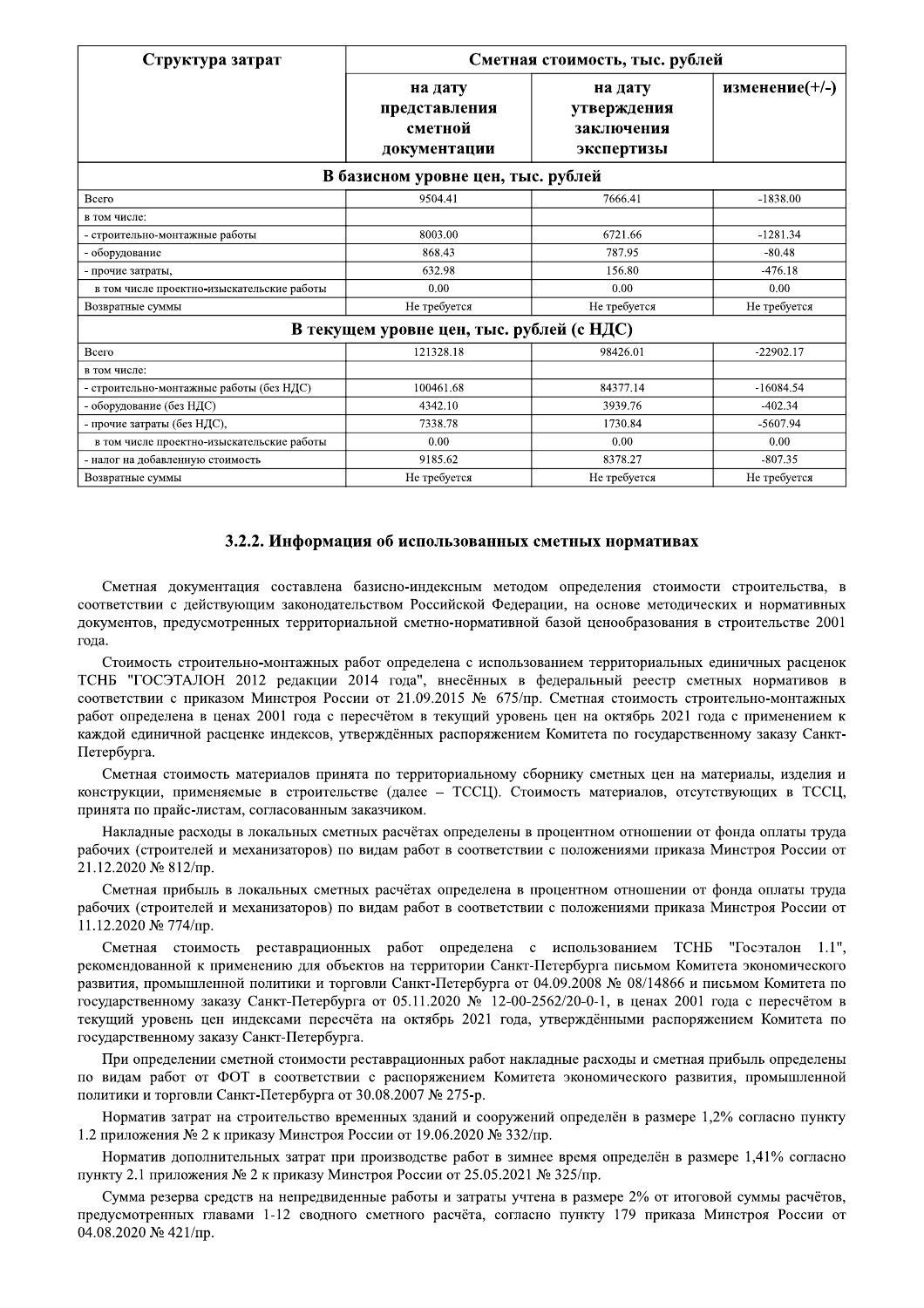Сумма налога на добавленную стоимость учтена согласно пункту 181 приказа Минстроя России от 04.08.2020 № 421/пр с учётом пп. 15 п. 2 ст. 149 НК РФ.

#### **IV. Выводы по результатам рассмотрения**

#### 4.1. Выводы по результатам проверки достоверности определения сметной стоимости

4.1.1. Выводы о соответствии (несоответствии) расчетов, содержащихся в сметной документации, физическим объемам работ, включенным в ведомость объемов работ, акт, утвержденный застройщиком или техническим заказчиком и содержащий перечень дефектов оснований, строительных конструкций, систем инженерно-технического обеспечения и сетей инженернотехнического обеспечения с указанием качественных и количественных характеристик таких дефектов, при проведении проверки достоверности определения сметной стоимости капитального ремонта

Сметные расчёты, содержащиеся в сметной документации, соответствуют физическим объёмам работ, включённым в ведомости объёмов работ, акт, утверждённый застройщиком (техническим заказчиком) и содержащий перечень дефектов оснований, строительных конструкций, систем инженерно-технического обеспечения и сетей инженерно-технического обеспечения с указанием качественных и количественных характеристик таких дефектов.

Сметные расчёты, содержащиеся в сметной документации, соответствуют утверждённым сметным нормативам, сведения о которых включены в федеральный реестр сметных нормативов.

#### 4.1.2. Вывод о достоверности или недостоверности определения сметной стоимости строительства, реконструкции, капитального ремонта, сноса объекта капитального строительства, работ по сохранению объектов культурного наследия (памятников истории и культуры) народов Российской Федерации

Сметная стоимость объекта капитального строительства определена достоверно.

#### V. Общие выводы

Сметная стоимость объекта "Выполнение работ по капитальному ремонту (работы по реставрации и слаботочным системам) здания СПб ГБОУ средняя школа № 425, расположенного по адресу: Санкт-Петербург, г. Кронштадт, ул. Андреевская, д. 7, литера А" определена достоверно.

#### VI. Сведения о лицах, аттестованных на право подготовки заключений экспертизы, полписавших заключение экспертизы

#### 1) Котова Юлия Владимировна

Направление деятельности: 35.1. Ценообразование и сметное нормирование Номер квалификационного аттестата: МС-Э-31-35-12412 Дата выдачи квалификационного аттестата: 27.08.2019 Дата окончания срока действия квалификационного аттестата: 27.08.2024

#### 2) Чернобровкина Елена Геннадьевна

Направление деятельности: 35.1. Ценообразование и сметное нормирование Номер квалификационного аттестата: МС-Э-25-35-12243 Дата выдачи квалификационного аттестата: 24.07.2019 Дата окончания срока действия квалификационного аттестата: 24.07.2024

#### ДОКУМЕНТ ПОДПИСАН электронной подписью

| Сертификат | 25082DA0000AE77B8410C09B1<br>40054030   |
|------------|-----------------------------------------|
| Владелец   | Гришин Михаил Альбертович               |
|            | Действителен с 16.12.2021 по 16.12.2022 |

#### ДОКУМЕНТ ПОДПИСАН электронной подписью

| Сертификат | 1D79FC94E719B3000000009375<br>80001     |
|------------|-----------------------------------------|
| Владелец   | Котова Юлия Владимировна                |
|            | Лействителен с 02 09 2021 по 02 09 2022 |